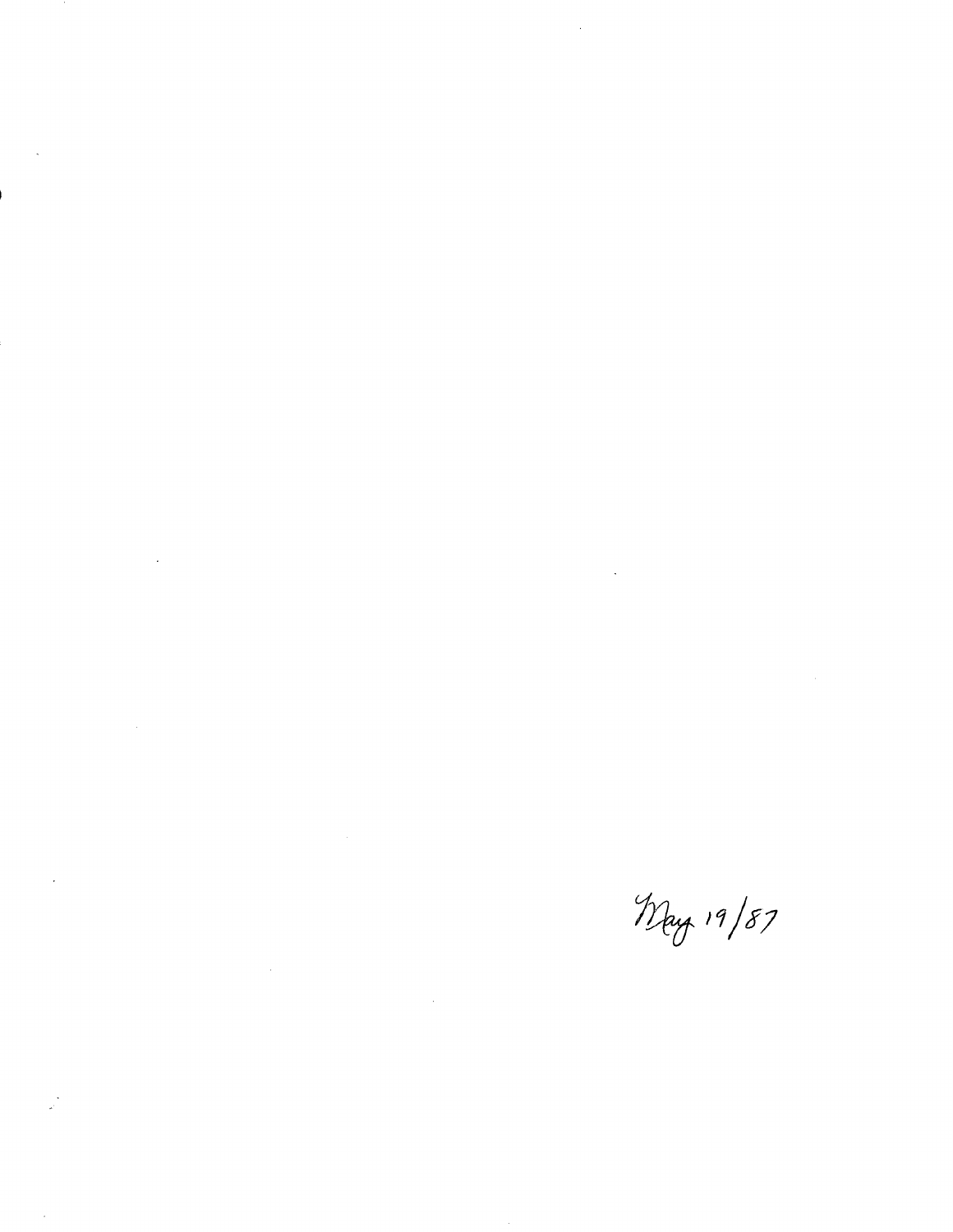Minutes of the 93rd Meeting of the Executive Committee of Science Faculty Council held Tuesday, May 19, 1987 at 2:00 p.m. in 231 Machray Hall.

Present: P. K. Isaac (Chair), L. C. Graham, W. G. Baldwin, N. R. Hunter, K. S. Mount; C. E. Henry, J. McConnell, H. Rowe, P. Pachol

Regrets: C. C. Bigelow, N. E. Losey

Dean Isaac turned the meeting over to Ms. Helen Rowe, student advisor, who took the members through the list of candidates eligible for selection as Science Gold Medallists. Ms. Rowe mentioned that consideration of candidates for the Honours B.C.Sc. gold medal would be deferred until October as the Coop students have higher standing.

## Selection of Science Gold Medalists

B.Sc. Honours Program

It was M/S/C that,on the basis of his greater number of credit hours, the gold medal be awarded to:

#5602606 Anthony Eric THORLACIUS

Four Year Major Program

It was M/S/C that the gold medal be awarded to:

#5324174 Susan Carole BATTISTUZZI

General Program

It was M/S/C that the gold medal be awarded to:

#5621145 Kathleen Anne CRANG

Dean Isaac mentioned that as we do not have a full slate of elected Executive after May 31 it would be appropriate for the old Executive to carry on until replaced. Agreed.

Meeting adjourned 3:20 p.m.